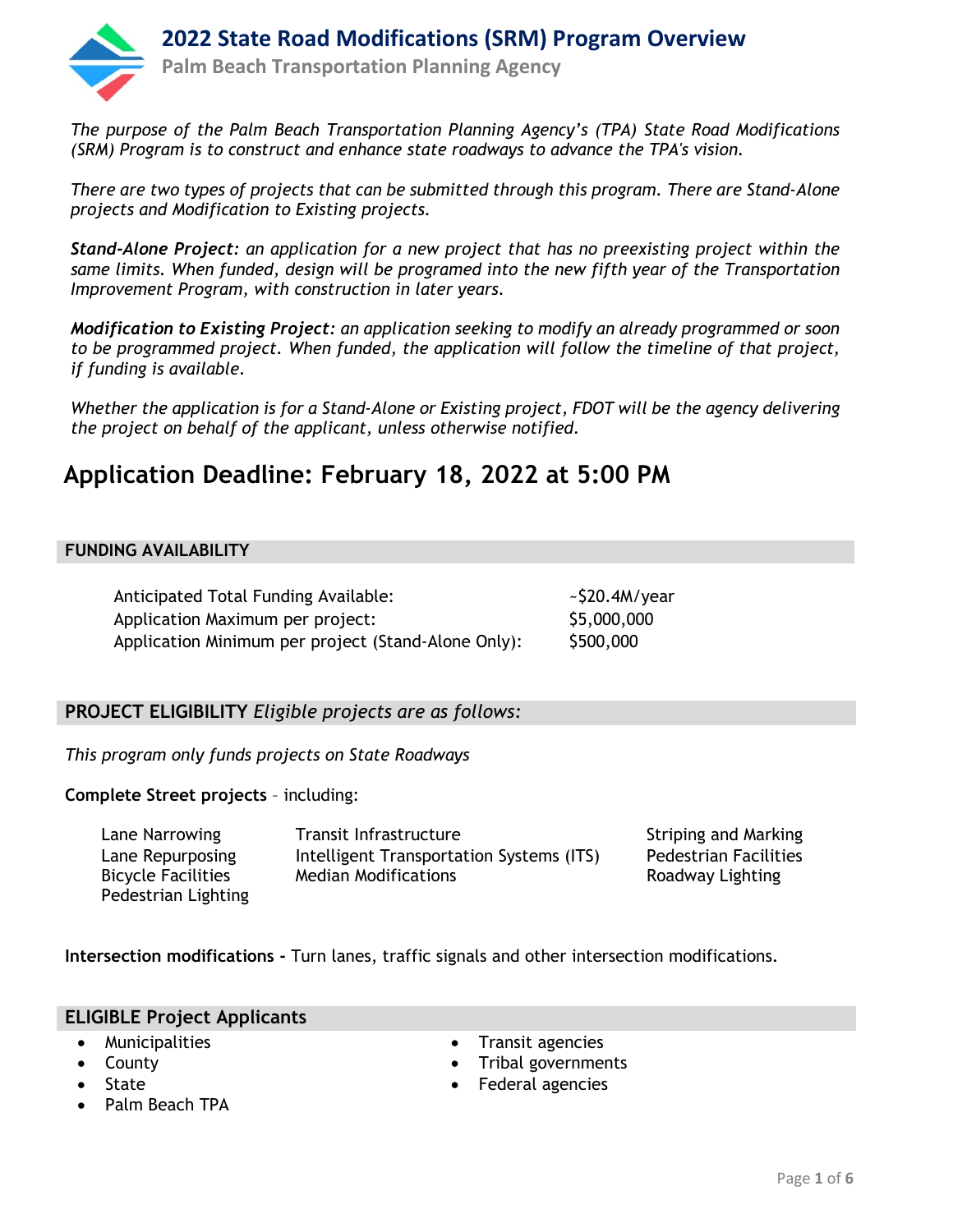

### **PROGRAM REQUIREMENTS**

- An applicant may submit a maximum of two (2) applications, with the exception of Palm Beach County who may submit a maximum of six (6) applications across all departments and the Palm Beach TPA who may submit a maximum of five (5) applications.
- All applicants will be required to meet with TPA Staff to discuss SRM applications prior to submittal. Applicants can only submit applications discussed at the meeting.
- Only the highest ranked eligible application from each agency will be included in the TPA's draft List of Priority Projects, unless the applicant's project lead provides the TPA with a preferred rank of their own projects. Palm Beach County and the TPA may have up to three (3) projects included in the first round.
- Stand-Alone Project applications are limited to a minimum request of \$500K and all applications are limited maximum funding amount of \$5M, inclusive of all project phases.
- Application will be included on the draft LOPP until anticipated funding is exhausted. However, inclusion on the List of Priority Projects (LOPP) does not guarantee funding.
- Applications must be submitted online via the application portal pursuant to program schedule.
- Applications must include all required documents listed in the Submittal Checklist.
- Applications will be scored and ranked via the scoring system based on the TPA's 2045 Long Range Transportation Plan (LRTP) adopted goals, objectives and targets and described more specifically on page 4 in the SRM Scoring Criteria table.
- Any project that is directly adjacent to single-family residential lots that provide primary access to the impacted roadway must provide proof of public outreach and support. Applicants must provide the total number of impacted properties and have >25% of all directly adjacent single-family landowners in support of the project and no more than 10% of adjacent landowners in opposition. If this requirement is not met, the project will be ineligible.
- The TPA Board makes the final decision regarding inclusion of an application on the TPA's List of Priority Projects and may waive any of the above requirements. Applicants may be required to enter into a Local Funding Agreement (LFA) to cover ineligible scope items with local funds.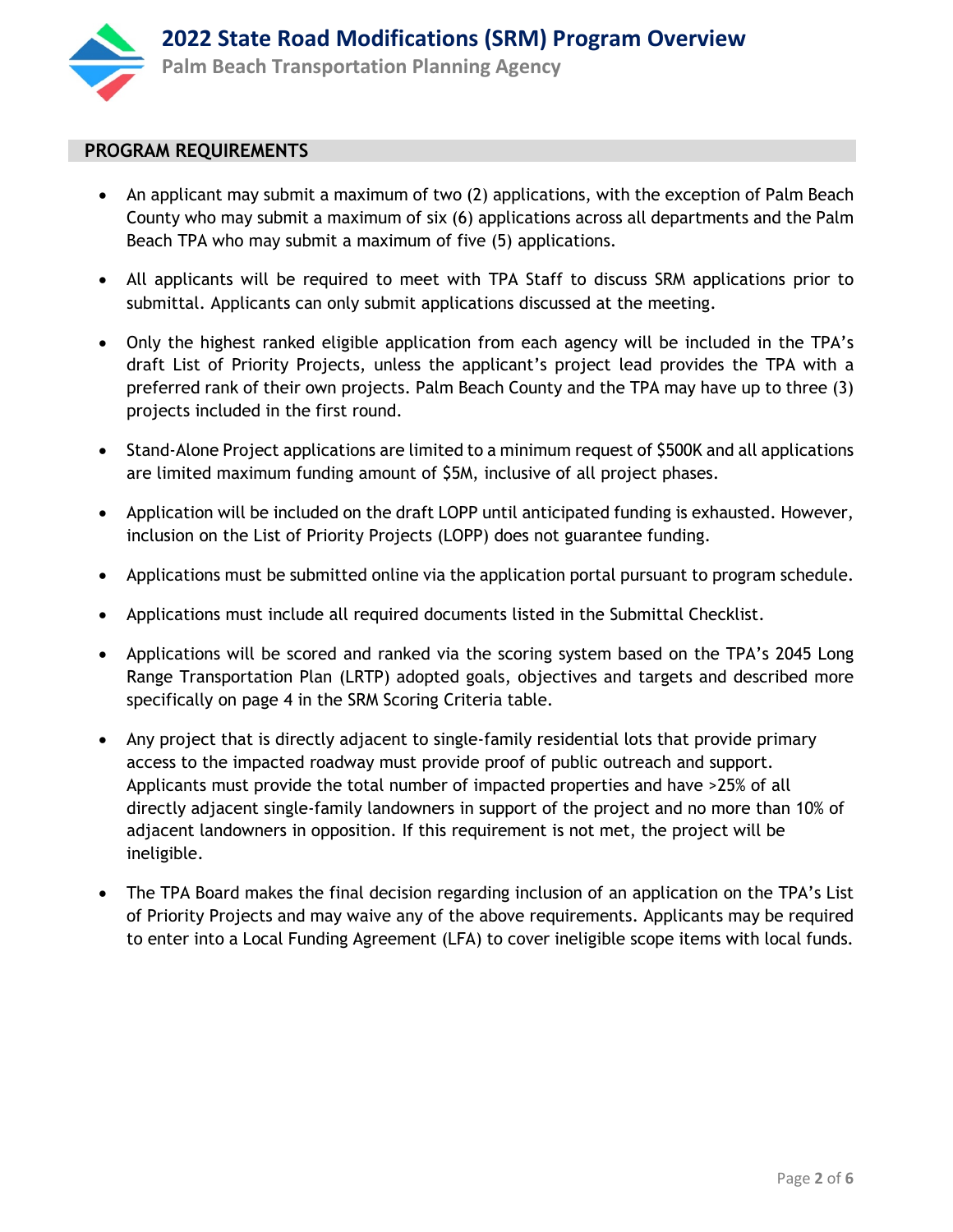

## **2022 State Road Modifications (SRM) Program Overview**

**Palm Beach Transportation Planning Agency**

| <b>SCHEDULE</b>                        |                                                                                                                                                                                                                                                                                           |  |  |
|----------------------------------------|-------------------------------------------------------------------------------------------------------------------------------------------------------------------------------------------------------------------------------------------------------------------------------------------|--|--|
| Date*                                  | <b>Activity and Deadline</b>                                                                                                                                                                                                                                                              |  |  |
| October 21, 2021                       | Program Kick-off. TPA Board approves program.                                                                                                                                                                                                                                             |  |  |
| October 26, 2021                       | Program Application Workshop. FDOT and TPA hold workshop to review program<br>application, scoring criteria, schedule, and project implementation requirements.<br>TPA distributes program overview and application information to local agencies<br>and opens online application portal. |  |  |
| November 1, 2021<br>- January 31, 2022 | Pre-Application Meetings. Applicants participate in a required one-on-one<br>meeting with TPA and FDOT representatives to discuss project specifics and clarify<br>application requirements.                                                                                              |  |  |
| <b>February 25, 2022</b>               | Application Deadline. Applicants submit applications, including community<br>letters of support, via online application portal by 5 p.m. TPA provides completed<br>applications to FDOT.                                                                                                  |  |  |
| March 4, 2022                          | TPA Submits Project List and Tentative Ranking to FDOT. TPA submits tentative<br>project rankings to FDOT for project feasibility and eligibility determination.                                                                                                                          |  |  |
| March 25, 2022                         | First Email to Applicants. After initial application review, FDOT emails applicants<br>requesting additional clarification needed before field reviews. If ineligible, TPA<br>to send formal response.                                                                                    |  |  |
| April 1, 2022                          | Applicant Responses Due. Applicants provide FDOT and TPA responses to<br>requested clarifications.                                                                                                                                                                                        |  |  |
| April 4 - 15, 2022                     | Field Visits. FDOT and applicants perform field reviews to ensure potential project<br>is constructible, requires no right-of way acquisition, and determine if drainage is<br>warranted.                                                                                                 |  |  |
| April 22, 2022                         | Second Email to Applicants. FDOT sends an email to applicants with comments<br>on issues / concerns, clarifications, updated cost estimates, and/or requests for<br>missing or updated documentation.                                                                                     |  |  |
| April 29, 2022                         | Resolution of Support Due to TPA. Applicants must submit a resolution from their<br>governing body and/or the governing body of the facility owner endorsing the<br>project and committing to funding of operations and maintenance.                                                      |  |  |
| May 6, 2022                            | Response from Applicants Due. Deadline for applicants to resolve outstanding<br>eligibility issues and submit final requested documentation to FDOT and TPA.                                                                                                                              |  |  |
| May 27, 2022                           | FDOT D4 returns Eligibility Determinations. FDOT sends TPA final eligibility<br>determinations to finalize draft priority ranking.                                                                                                                                                        |  |  |
| July 6 - 7, 2022                       | Draft List of Priority Projects to Committees. TPA staff presents draft prioritized<br>list of eligible applications to committees for review and input for TPA Board<br>consideration.                                                                                                   |  |  |
| <b>July 21, 2022</b>                   | Final Priority List Approval by TPA Board. TPA Board approves final List of<br>Priority Projects.                                                                                                                                                                                         |  |  |
| <b>July 22, 2022</b>                   | Submit Project Priorities to FDOT. TPA submits adopted List of Priority Projects<br>to FDOT and notifies applicants of final priority rankings.                                                                                                                                           |  |  |

**\*Dates as of October 1, 2021. Latest dates will be posted to the website.**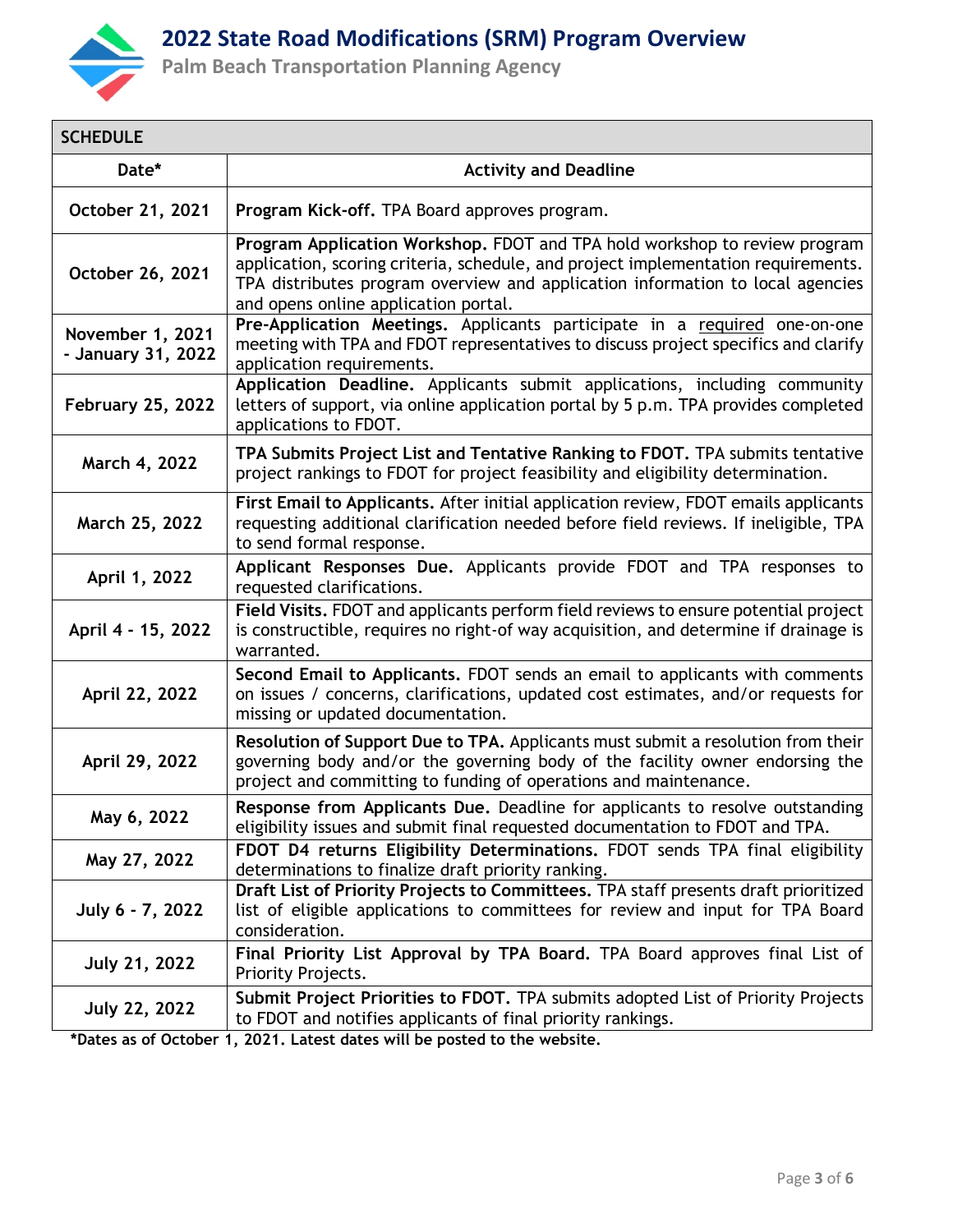

# **2022 State Road Modifications (SRM) Program Overview**

**Palm Beach Transportation Planning Agency**

| <b>SRM SCORING</b>                                                                                                                                                                                |                                                                                                    |                |            |  |
|---------------------------------------------------------------------------------------------------------------------------------------------------------------------------------------------------|----------------------------------------------------------------------------------------------------|----------------|------------|--|
| <b>CRITERIA</b>                                                                                                                                                                                   | <b>DESCRIPTION</b>                                                                                 | <b>VALUE</b>   | <b>MAX</b> |  |
| <b>WHAT</b>                                                                                                                                                                                       |                                                                                                    |                |            |  |
|                                                                                                                                                                                                   | 10'+ shared use path                                                                               | 5              | 10         |  |
| Pedestrian Facility Type                                                                                                                                                                          | 8'-9' paved path                                                                                   | 4              |            |  |
| NOTE: Multiply length (per mile)<br>or number of locations by factor                                                                                                                              | 4'-7' sidewalk                                                                                     | 3              |            |  |
| shown in Value column                                                                                                                                                                             | Sidewalk or shared use path widenings                                                              | 1              |            |  |
|                                                                                                                                                                                                   | Standalone ADA facility (e.g. ped crossings, bus stops, etc.)                                      | 0.2            |            |  |
|                                                                                                                                                                                                   | 10'+ shared use path                                                                               | 5              | 10         |  |
| <b>Bicycle Facility Type</b><br>NOTE: Multiply length (per mile)                                                                                                                                  | Separated or raised bicycle lanes                                                                  | 4              |            |  |
| by factor shown in Value column                                                                                                                                                                   | Buffered bicycle lanes                                                                             | 3              |            |  |
|                                                                                                                                                                                                   | Designated bicycle lanes                                                                           | $\overline{2}$ |            |  |
|                                                                                                                                                                                                   | Project includes TSM components (e.g. connected signals,<br>cameras, vehicle sensors, etc.)        | 5              | 20         |  |
| <b>Vehicular Facilities</b>                                                                                                                                                                       | Project reduces transit travel time                                                                | 5              |            |  |
|                                                                                                                                                                                                   | Project improves efficient movement of freight in region                                           | 5              |            |  |
|                                                                                                                                                                                                   | Capacity project improves travel time reliability                                                  | 5              |            |  |
| <b>WHERE</b>                                                                                                                                                                                      |                                                                                                    |                |            |  |
| Project improves non-motorized facilities at an interchange, bridge, or railroad crossing                                                                                                         |                                                                                                    |                | 5          |  |
| Project improves pedestrian/bicycle facilities in Tier 1 Ped Gap/Bicycle Corridor                                                                                                                 |                                                                                                    |                |            |  |
| Project benefits traditionally                                                                                                                                                                    | Very High                                                                                          | 10             | 10         |  |
| underserved communities                                                                                                                                                                           | High                                                                                               | 6              |            |  |
| <b>NOTE: Determine Traditionally</b><br>underserved population index                                                                                                                              | Medium                                                                                             | 3              |            |  |
| within 1 mile of project                                                                                                                                                                          | Low                                                                                                | 0              |            |  |
| Project improves aging                                                                                                                                                                            | Facility in unacceptable condition with widespread<br>deterioration                                | 5              | 5          |  |
| infrastructure                                                                                                                                                                                    | Facility in poor condition with significant deterioration                                          | 3              |            |  |
| Project improves performance of hurricane evacuation route                                                                                                                                        |                                                                                                    |                |            |  |
| Project reduces susceptibility to inundation by sea level rise and/or annual flooding                                                                                                             |                                                                                                    |                |            |  |
| Project improves lighting/pedestrian/bicycle facilities in High Crash Dark-Unlit/Ped/Bicycle<br>Corridor per TPA Vision Zero Action Plan                                                          |                                                                                                    |                |            |  |
| Project has a defined target speed appropriate for the context classification, has identified<br>preliminary speed management tools, and has support for the speed from the local governing body. |                                                                                                    |                |            |  |
| Project has identified safety countermeasures and has summarized the Crash Modification Factors<br>(CMF) for each countermeasure.                                                                 |                                                                                                    |                | 5          |  |
| <b>WHY</b>                                                                                                                                                                                        |                                                                                                    |                |            |  |
| abatement, stormwater management, pervious materials, etc.)                                                                                                                                       | Project will have positive environmental impacts (i.e. mitigation activity, pollution prevention & | 5              | 5          |  |
|                                                                                                                                                                                                   | Project is endorsed by members of benefit area (HOA, POA, petition, etc.)                          | 3              | 3          |  |
| Project maximizes use of TPA funding by enhancing a programmed FDOT RRR project                                                                                                                   |                                                                                                    |                |            |  |
|                                                                                                                                                                                                   | Applicant cancels a previously prioritized and funded project within the past 12 months            | -5             | 0          |  |
|                                                                                                                                                                                                   |                                                                                                    | <b>TOTAL</b>   | 100        |  |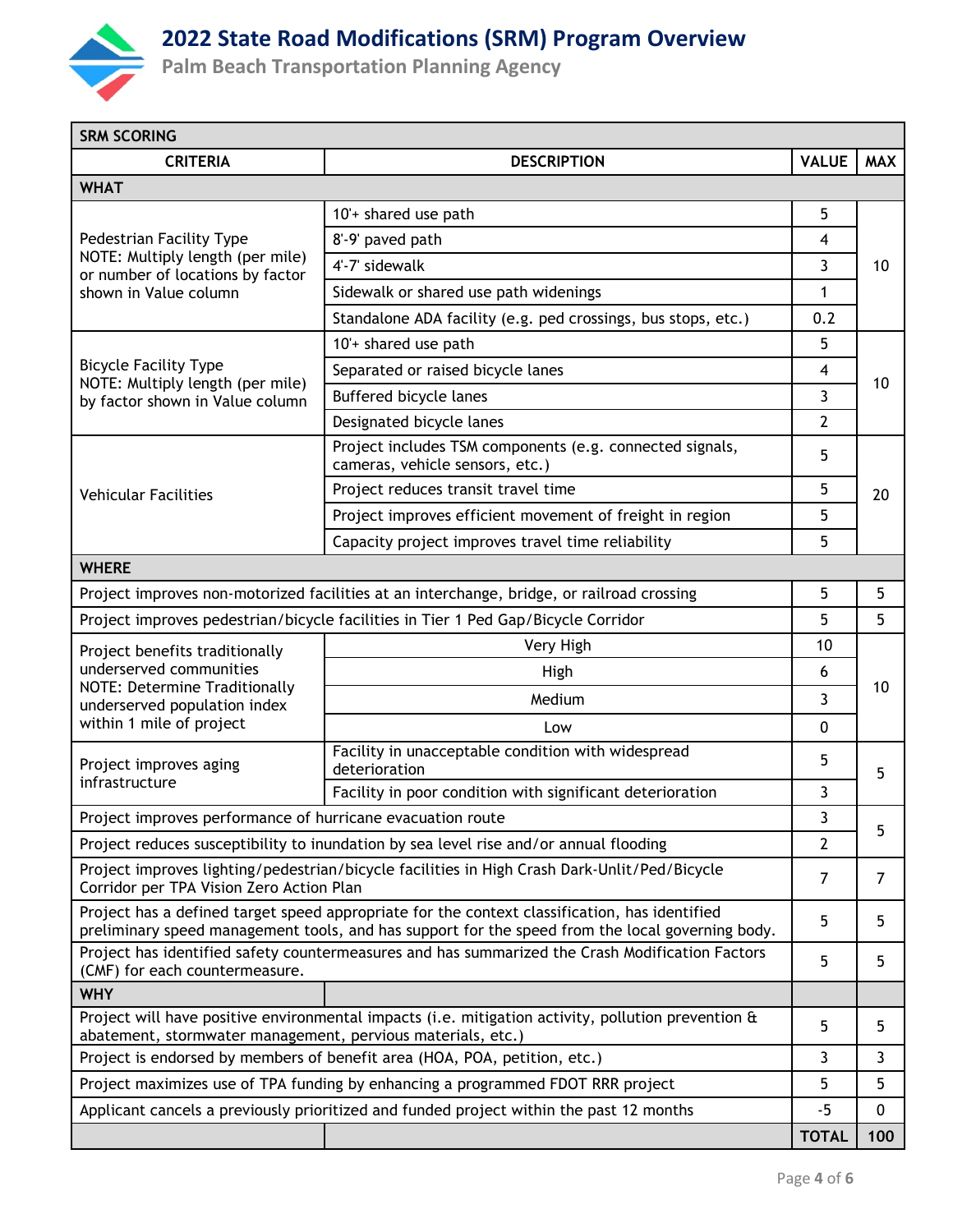

### **HOW TO APPLY**

- **1. Attend the TPA Funding Programs Workshop – October 26, 2021 (optional)** Learn about project eligibility, Local Agency Program Certification, and have your specific questions answered by FDOT and TPA Staff.
- **2. Attend Pre-Application Meeting with TPA and FDOT staff (required)** All applicants must attend a pre-application meeting with TPA and FDOT between November 1, 2021 - January 31, 2022. TPA will schedule these meetings with FDOT and applicants.

### **3. Gather the required documents**

Each project submittal requires an application, online form, and supporting documents outlined in the Submittal Checklist provided below. Missing or late documents may result in project ineligibility.

### **4. Submit via online application portal**

The application process requires the submittal of the application document with associated attachments via the online application portal that can be accessed once live at: PalmBeachTPA.org/SRM

### **5. Stay Updated**

Follow the Program Schedule and look out for emails from TPA and FDOT regarding your project application.